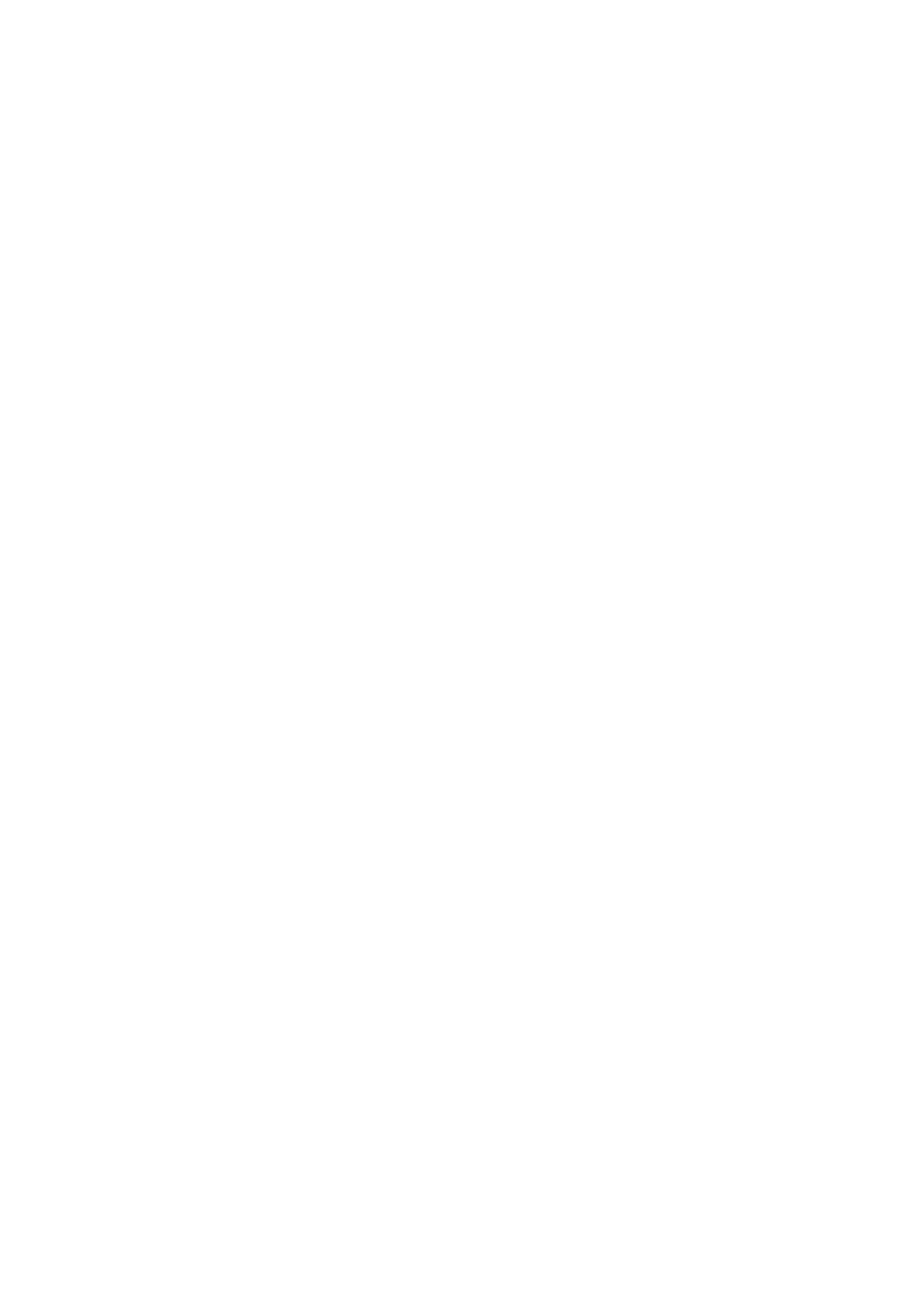## **NORTHERN TERRITORY OF AUSTRALIA**

As in force at 14 March 2001 \_\_\_\_\_\_\_\_\_\_\_\_\_\_\_\_\_\_\_\_

\_\_\_\_\_\_\_\_\_\_\_\_\_\_\_\_\_\_\_\_

## **SURVEILLANCE DEVICES REGULATIONS**

### **Regulations under the** *Surveillance Devices Act*

#### **1 Citation**

These Regulations may be cited as the *Surveillance Devices Regulations*.

#### **2 Prescribed authority**

The Australian Federal Police is a prescribed authority.

#### **3 Circumstances in which tracking device may be attached, installed etc.**

- (1) In this regulation, *vulnerable patient* means a patient of a hospital or nursing home who, in the opinion of the person in charge of the hospital or nursing home:
	- (a) is likely (due to illness, lack of awareness or other incapacity) to leave the hospital or nursing home without having due regard to his or her health or safety;
	- (b) is under a legal obligation to remain in the hospital or nursing home and is likely to attempt to leave; or
	- (c) is likely to be taken away from the hospital or nursing home without the consent of the patient or the person in charge.
- (2) For the purposes of section  $6(c)(iv)$  of the Act, the following circumstances are prescribed circumstances in which a person may attach, install, use, maintain or retrieve a tracking device:
	- (a) where the tracking device will be, is being or has been used, in accordance with the directions of the person who is in command of an emergency or search and rescue operation, to search during the emergency or search and rescue operation for a person or object;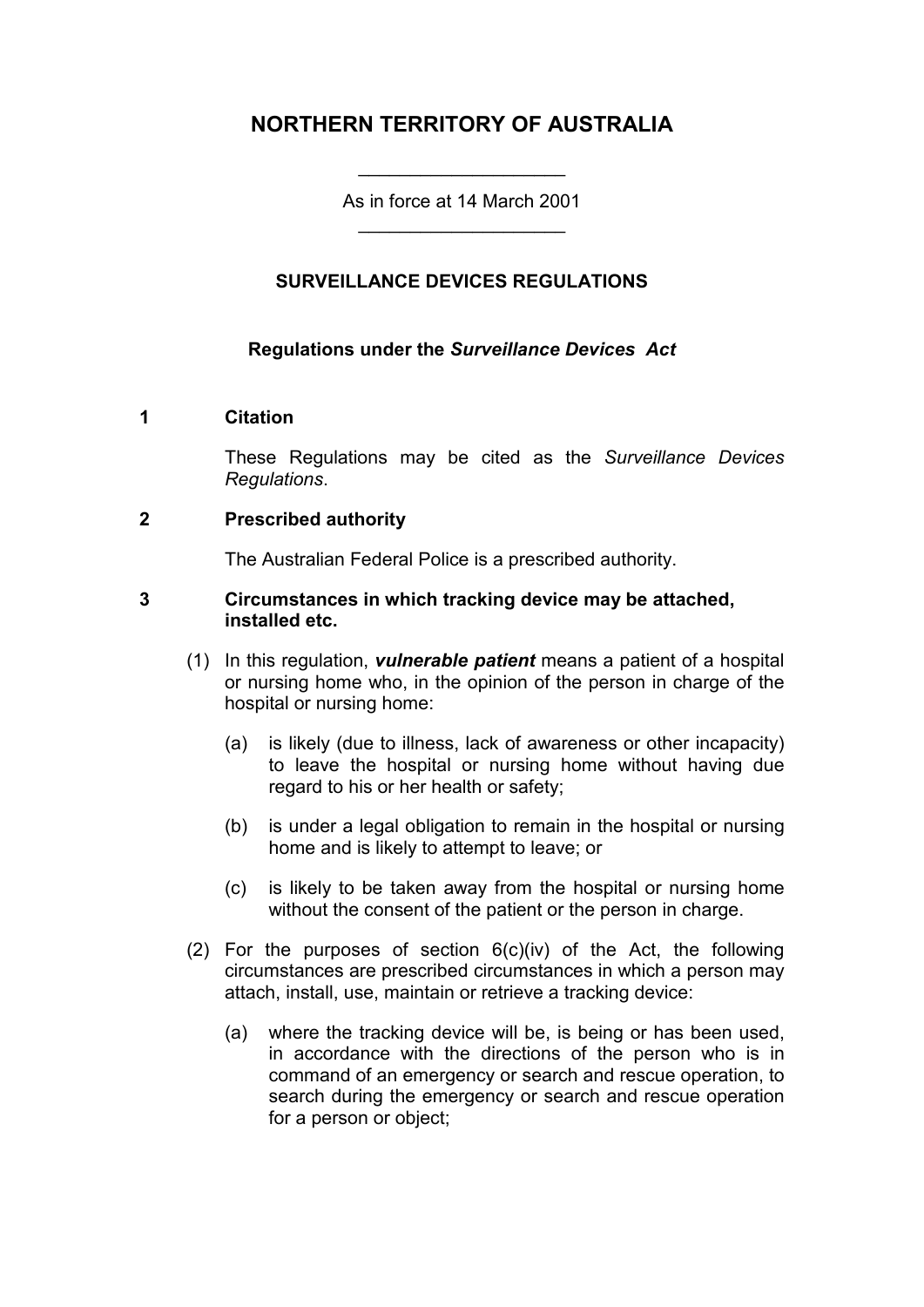- (b) where the tracking device will be, is being or has been used, in accordance with the directions of the person in charge of the hospital or nursing home where a vulnerable patient has been admitted, to monitor the location of the vulnerable patient;
- (c) where the tracking device will be, is being or has been used, in accordance with the directions of the Director of Correctional Services or the person in charge of a prison, to monitor the activities and location of a prisoner in the prison;
- (d) where the tracking device will be, is being or has been used, in accordance with the terms and conditions of a home detention order within the meaning of the *Sentencing Act*, to monitor the activities and location of the person in respect of whom the home detention order is in force;
- (e) for the purposes of a research project to monitor the location of an object or animal the subject of the research project.